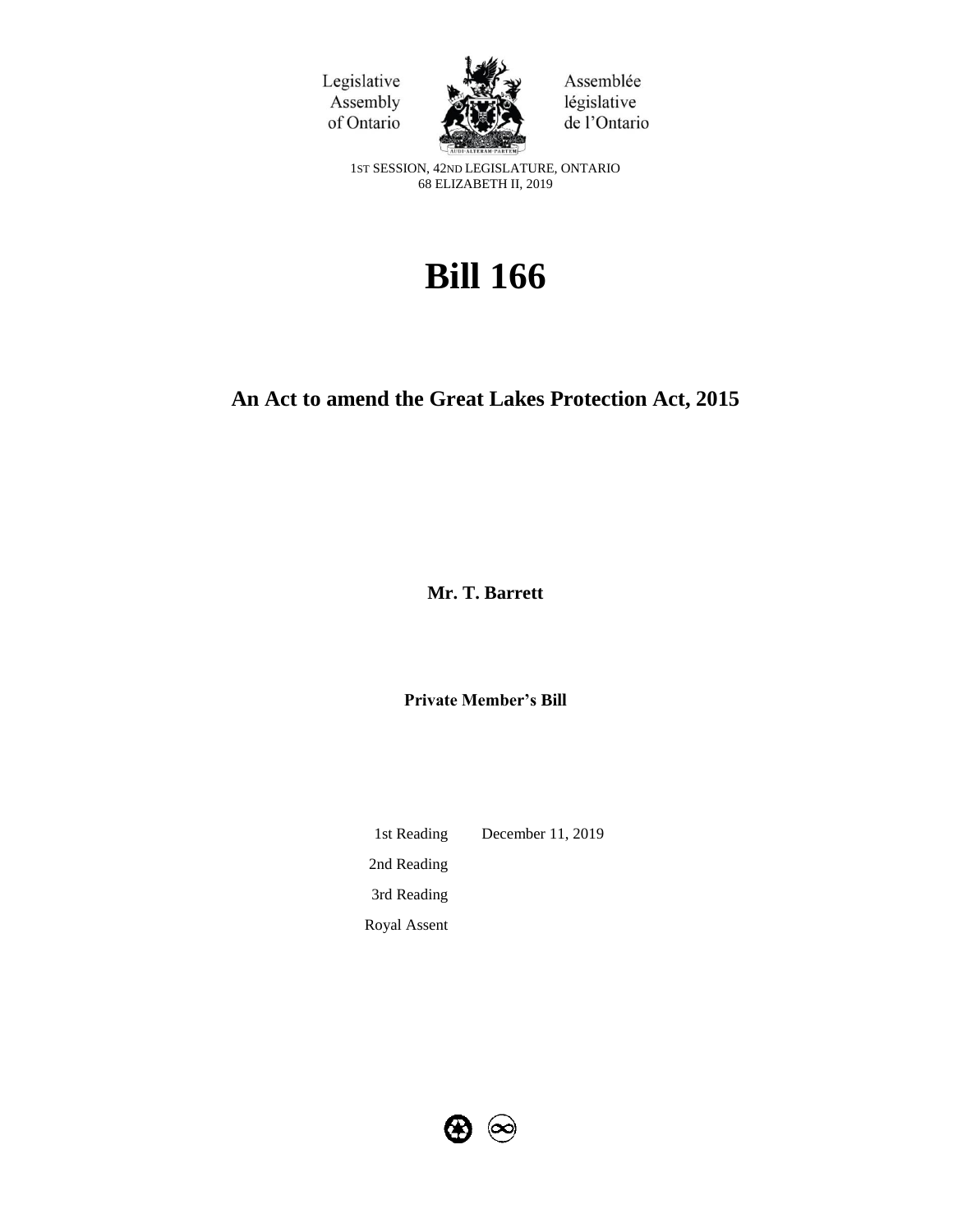#### EXPLANATORY NOTE

The Bill amends the *Great Lakes Protection Act, 2015* to change its title to the *Great Lakes Protection and Promotion Act, 2019* and to add the promotion of tourism and other economic activities in the Great Lakes-St. Lawrence River Basin that respect the ecological health of the Basin as a purpose of the Act.

When carrying out activities under the Act that affect the Great Lakes-St. Lawrence River Basin, the Minister may consult with the government of any jurisdiction, other than Ontario, that borders on the Basin if the Minister is of the opinion that it is desirable to so consult to achieve one or more of the purposes of the Act.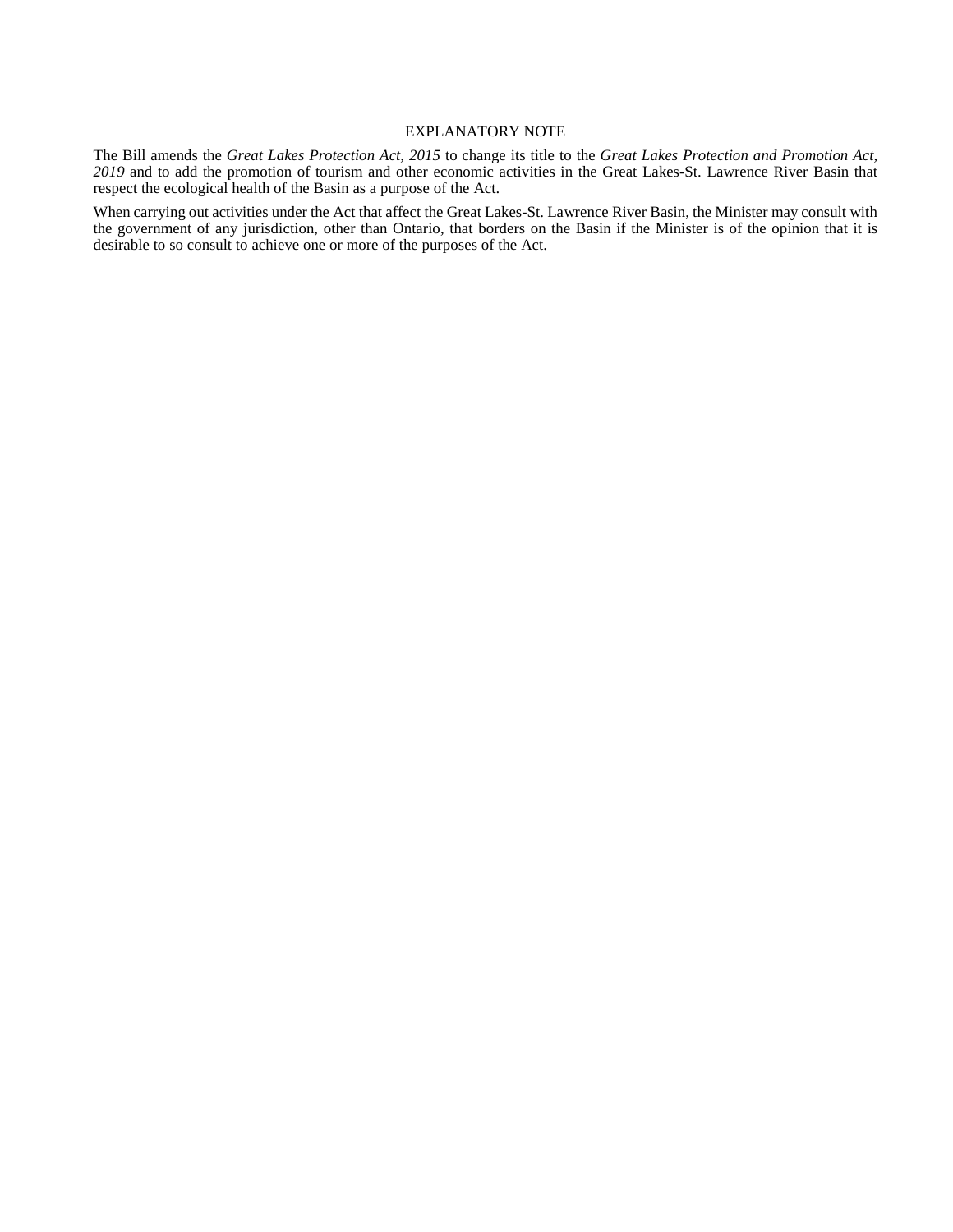### **An Act to amend the Great Lakes Protection Act, 2015**

Her Majesty, by and with the advice and consent of the Legislative Assembly of the Province of Ontario, enacts as follows: **1 The short title of the** *Great Lakes Protection Act, 2015* **is repealed and the following substituted:**

#### **Great Lakes Protection and Promotion Act, 2015**

#### **2 The preamble to the Act is amended by adding the following paragraph as the last paragraph before the enacting paragraph:**

All Ontarians also have an interest in the promotion of tourism and other economic activities in the Great Lakes-St. Lawrence River Basin that respect the ecological health of the Basin.

**3 Subsection 1 (1) of the Act is amended by striking out "and" at the end of clause (a), by adding "and" at the end of clause (b) and by adding the following clause:**

(c) to promote tourism and other economic activities in the Great Lakes-St. Lawrence River Basin that respect the ecological health of the Basin.

#### **4 Subsection 5 (2) of the Act is repealed and the following substituted:**

#### **Review of Strategy**

(2) The Minister shall cause a review of the Strategy to be undertaken,

- (a) before December 17, 2018 and before every sixth anniversary after that; and
- (b) as soon as reasonably possible after the enactment of the *Great Lakes Protection Amendment Act, 2019*.

#### **5 (1) Section 6 of the Act is amended by adding the following paragraph:**

- 1.1 A summary of types of tourism and other economic activities that are feasible to promote in the Great Lakes-St. Lawrence River Basin and that respect its ecological health.
- **(2) Paragraph 4 of section 6 of the Act is amended by adding the following subparagraph:**
	- i.1 The importance of promoting tourism and other economic activities in the Great Lakes-St. Lawrence River Basin that respect the ecological health of the Basin.

#### **(3) Section 6 of the Act is amended by adding the following subsection:**

#### **Goals for tourism and other economic activities**

- (2) The goals of the Strategy shall include developing,
	- (a) guidelines on determining what tourism and other economic activities respect the ecological health of the Great Lakes-St. Lawrence River Basin;
	- (b) plans for the government to create standardized educational materials on the guidelines described in clause (a) and to distribute them to members of the public;
	- (c) plans to promote research into determining what tourism and other economic activities respect the ecological health of the Great Lakes-St. Lawrence River Basin;
	- (d) plans to promote the holding of international symposia to provide education to members of the public on the guidelines described in clause (a);
	- (e) programs for the government to fund, out of the funds appropriated to the Ministry and to the extent that the Minister considers appropriate, the research described in clause (c) or the international symposia described in clause (d); and
	- (f) programs to encourage the raising of money from non-government sources to fund the research described in clause (c) or the international symposia described in clause (d).

#### **6 The Act is amended by adding the following section:**